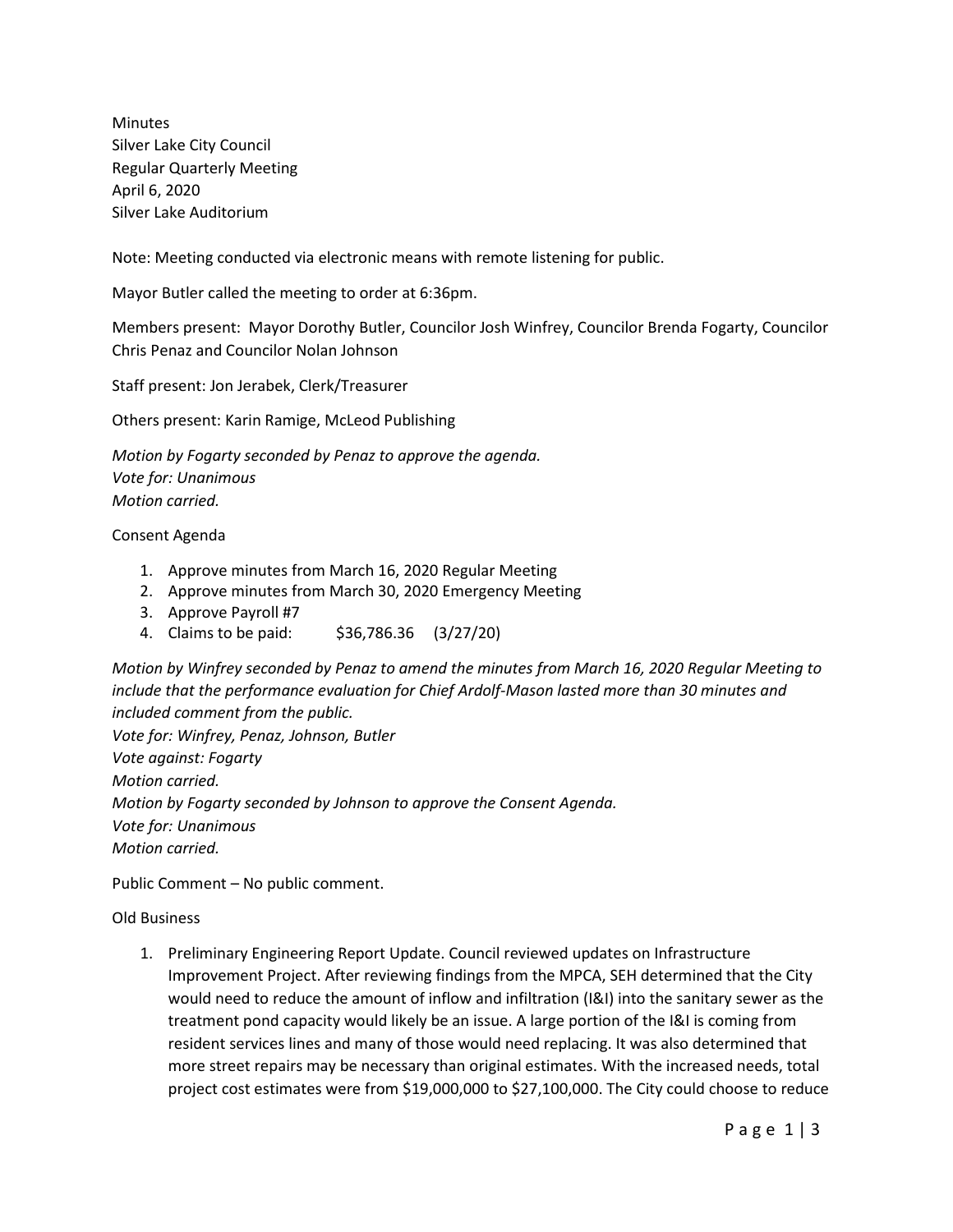the scope of the project after the application is accepted, but according to SEH, it is important to include all City needs in the initial application.

- 2. Multi-Unit Housing Review. There were no updates on the building permit process or the cleanup process. The City Attorney will contact the owner of the property on ordinance violations.
- 3. Compost Site Policy Update. Council reviewed a policy draft outlining operational days and times, allowed users, sign-in and key options, and acceptable/unacceptable materials. It was discussed that a sign needed to be erected soon to reduce illegal dumping and non-City resident use. The Council will continue to discuss site options and monitoring. *Motion by Penaz seconded by Johnson to allow Councilor Winfrey and Public Works Supervisor (PWS) Kosek to have a sign made that outlines the site is for City residents only and include what materials are accepted and not accepted. Vote for: Unanimous*

*Motion carried.*

4. Public Works Maintenance Position. Council reviewed updated job description and position grade assignment change from grade 15 to 14 for Maintenance Worker III after review by Keystone Compensation. Discussed adding ability to obtain class b license within 6 months of start date to minimum qualifications. Discussed setting hiring committee for position. *Motion by Fogarty seconded by Johnson to approve updated job description while adding ability to obtain class b licenses withing 6 months of start date and new pay grade for position. Vote for: Unanimous Motion carried.*

*Motion by Winfrey seconded by Penaz to approve hiring committee of PWS Kosek, Councilor Winfrey and Clerk Jerabek.*

*Vote for: Unanimous*

*Motion carried.*

5. Social Media and Digital Images Policy. Discussed that images for training purposes would be allowed. More discussion and input from departments to be sought by Clerk Jerabek. *Motion by Winfrey seconded by Johnson to table the policy. Vote for: Unanimous Motion carried.*

New Business

- 1. COVID-19 City Policy Items. Discussed paying City portion for employee health/life insurance if employees were to miss time due to COVID-19. Discussed option to close City parks and/or playground equipment. Council would like to see parks remain open if it is legal to do so and that signs are placed at the parks outlining proper use in relation to COVID-19. *Motion by Penaz seconded by Johnson to approve paying City portion of health/life insurance for four weeks if an employee were to miss time for COVID-19 related issues and to review at each meeting for possible extension. Vote for: Unanimous Motion carried.*
- 2. Gambling Licensing and Ordinance Review. Clerk Jerabek notified the Council that there is no gambling ordinance to enforce the licensing currently being completed for temporary gambling permits. The state permit application requires that a City acknowledge or approve the application. The Council reviewed options of creating an ordinance, removing the option from City licensing permit, and having Council approval or Clerk approval.